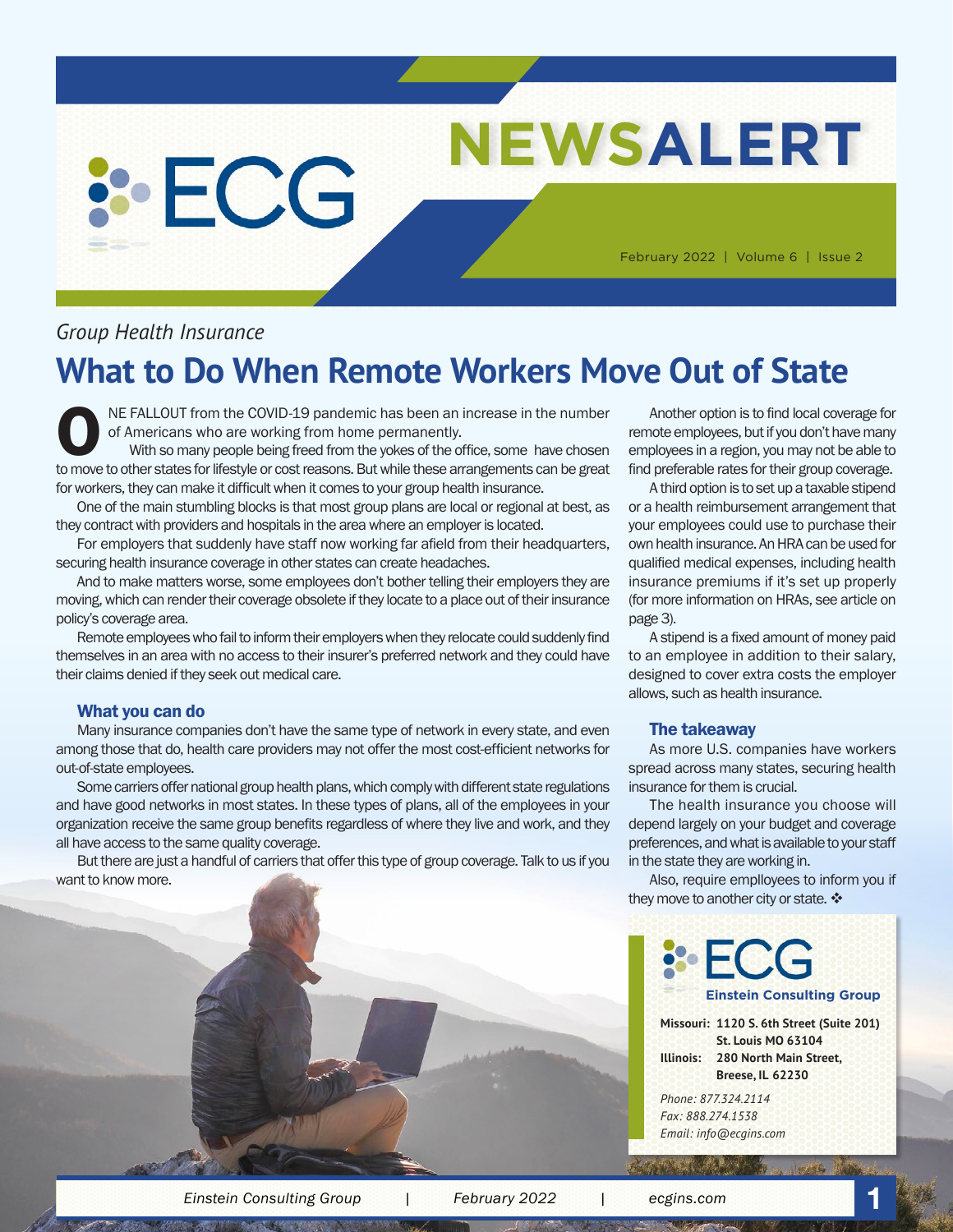# *Coverage Changes*

# **COVID Test Kit Rules for Group Health Plans Explained**



TARTING JAN. 15, the nation's health insurers have been<br>required to cover the cost of up to eight at-home rapid<br>COVID-19 tests per month for their health plan enrollees.<br>Insurers are taking different approaches to the mand required to cover the cost of up to eight at-home rapid COVID-19 tests per month for their health plan enrollees. Insurers are taking different approaches to the mandate and,

as an employer, you should communicate with your covered staff about this new benefit, how it works and other advice.

According to frequently asked questions posted by the Department of Labor, coverage for over-the-counter test kits must be covered by insurers without cost-sharing and without a doctor's order or prescription.

## **Rules for Insurers, Health Plans**

- May require enrollees to submit reimbursement claims for OTC COVID-19 tests (the DOL, however, "strongly encourages" plans to reimburse pharmacies directly instead).
- Must reimburse plan enrollees for tests they purchase outside of their preferred network up to \$12 per test if they also offer coverage for OTC tests through a pharmacy network. Health plans are authorized to provide a more generous reimbursement from tests purchased through a non-preferred provider.
- Can limit the number of OTC tests covered without cost-sharing, as long as they cover eight per month per enrollee with no costsharing. That means a family of three on a family plan can be reimbursed for up to 24 tests per month.
- Cannot limit the number of covered tests if they are ordered by a doctor after a clinical assessment.
- Can require enrollees to attest that tests they are reimbursed for are for personal use and not work, that they are not being reimbursed for the tests by other sources and that they won't resell the tests.
- Can require that enrollees provide receipts as proof of purchase.

### Action items

Contact us or your group health insurer for guidance on how it will handle payment for OTC tests. It is important to:

- Check that it has pharmacy and retailer networks in place where covered individuals can obtain the OTC tests.
- Check if it has a direct-to-consumer shipping program for kits.
- Check if it has systems in place to handle claims and for reimbursing either participants or participating pharmacies that have point-of-sale test kits available.
- Ask the insurer whether it has any purchase or reimbursement limits if tests are purchased at a nonnetwork pharmacy or retailer.

Once you have those details in hand, hold a meeting with your staff covering the following:

- An explanation of the new benefit and how their insurer will reimburse or pay for the kits.
- Go over the claims and reimbursement process if they pay out of pocket at a non-participating pharmacy.
- Provide a list of network pharmacies and retailers that will offer point-of-sale test kits that the insurer pays for direct. Also provide information on any direct-to-consumer purchase options.
- Tell them about any reimbursement limits if they purchase from non-preferred pharmacies, or other limits (like the eight tests per month limit).
- Advise your staff to keep receipts for any at-home test kits they have purchased since Jan. 15. They should also save the boxes the test kits come in as some plans may require them as proof of purchase.  $\clubsuit$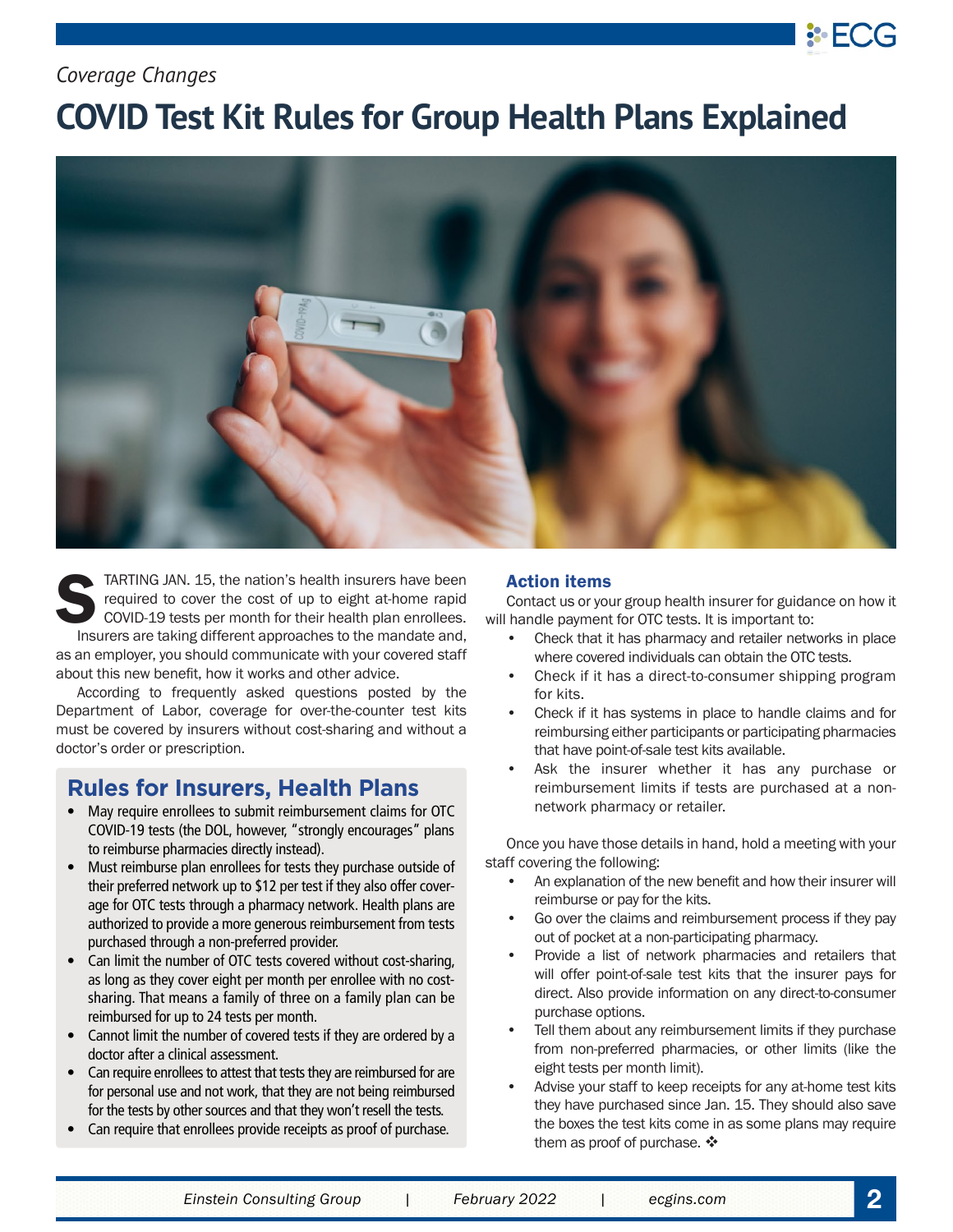

# *Employee Concerns*

# **HRAs Can Help Your Staff Pay for Medical Expenses**

S RISING health insurance premiums and out-of-pocket costs for health care are burdening workers, more employers are looking for ways to help their staff put aside money for those expenses.

While health savings accounts have grown in popularity, you can only offer them to employees who are enrolled in high-deductible health plans. Fortunately, there is another option: a health reimbursement arrangement (HRA).

Employers fund these accounts, which reimburse your staff for qualified medical expenses and, in some cases, insurance premiums.

You can claim a tax deduction for the funds you transfer to your employees' HRAs, and the funds they withdraw from the accounts to reimburse for medical-related expenses are generally tax-free.

Unlike HSAs and flexible spending accounts, though, HRAs are solely funded by employers. Also, unlike HSAs, they are not portable if an employee moves to a new employer.

In addition, federal regulations dictate what types of health care expenses HRAs can reimburse, and those rules vary depending on the type of HRA you offer.

Depending on the type of HRA, funds may be used to reimburse:

- Health insurance premiums,
- Vision and dental insurance premiums,
- Coinsurance, copays and out-of-pocket medical outlays, and
- Qualified medical expenses.

### How HRAs work

You decide how much you want to fund your employees' HRAs. Under federal regulations, you must fund all like employees' HRAs with the same amount. So, if you have 12 sales reps, each one would have to get an HRA funded with the same amount, but managers and supervisors could receive a different sum.

Employees can only withdraw funds from their account to reimburse for a legitimate expense they have already paid for. Another option is to provide them with an HRA debit card, which they can use to pay for qualified medical expenses.

Once they have depleted the funds in their HRA for the year, they have to pay for medical expenses out of pocket.

Any HRA money that is unspent by year-end may be rolled over to the following year, although an employer may set a maximum rollover limit that can be carried over from one year to the next.

### Types of HRAs

There are a number of different HRAs:

Integrated HRA - This type of HRA requires employees to also be covered by a group major medical plan. It generally reimburses out-of-pocket medical expenses.

**SAVE** 

Dental/vision HRA - This type of HRA limits reimbursements to only dental and/or vision expenses.

Qualified Small Employer Health Reimbursement Arrangement (QSEHRA) - This type of HRA is only available to employers that have fewer than 50 employees. The maximum annual reimbursement amount is \$5,450 for self-only employees (\$454.16 per month) and \$11,050 for employees with a family (\$920.83 per month).

QSEHRAs are typically used to (legally) allow employers to reimburse their workers for individual health insurance premiums, in addition to other out-of-pocket expenses being reimbursed.

Individual Coverage HRA (ICHRA) – This type of HRA is available to employers of all sizes, and employees must be covered by an individual health insurance plan to be eligible.

The primary intent of the ICHRA is to allow for the reimbursement of individual health insurance premiums, but other out-of-pocket expenses, such as copays and deductibles, can also be reimbursed.

Employees can use these HRAs to buy their own comprehensive individual health insurance with pretax dollars either on or off the Affordable Care Act's health insurance marketplace.

Excepted Benefit HRA (EBHRA) – This HRA will allow for the reimbursement of COBRA premiums, short-term medical plan premiums, dental and vision expenses. The annual reimbursement limit for an EBHRA is \$1,800 (adjusted for inflation).

### The takeaway

An HRA is another tool in helping you retain and attract talent. In fact, you can even pair an HRA with an HSA, as long as the HRA is HSA-qualified.

In these instances, you would need to offer a "limited-purpose HRA" that only reimburses employees for expenses that are exempt from the HSA deductible requirement.

These expenses are:

- Health insurance premiums
- Long-term care premiums
- Dental expenses
- Vision expenses. ❖

*Einstein Consulting Group | February 2022 | ecgins.com* **3**